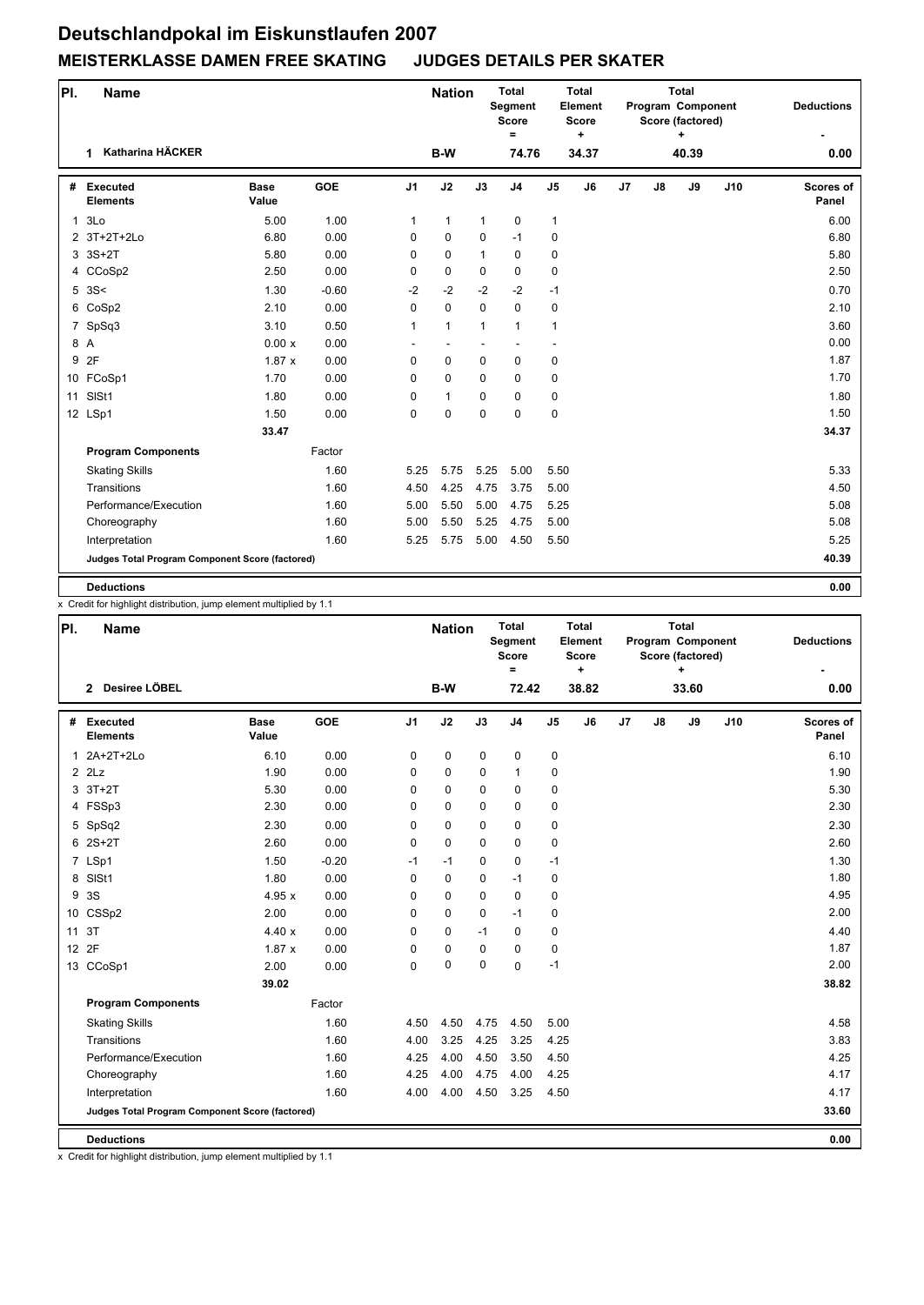## **Deutschlandpokal im Eiskunstlaufen 2007 MEISTERKLASSE DAMEN FREE SKATING JUDGES DETAILS PER SKATER**

| PI.            | <b>Name</b>                                     |                      |         |                | <b>Nation</b> |             | <b>Total</b><br><b>Segment</b><br><b>Score</b><br>$\equiv$ |                | <b>Total</b><br>Element<br><b>Score</b><br>$\ddot{}$ | <b>Total</b><br>Program Component<br>Score (factored)<br>٠. |                |       |     | <b>Deductions</b>         |
|----------------|-------------------------------------------------|----------------------|---------|----------------|---------------|-------------|------------------------------------------------------------|----------------|------------------------------------------------------|-------------------------------------------------------------|----------------|-------|-----|---------------------------|
|                | <b>Denise ZIMMERMANN</b><br>3                   |                      |         |                | B-W           |             | 63.18                                                      |                | 28.11                                                |                                                             |                | 35.07 |     | 0.00                      |
| #              | Executed<br><b>Elements</b>                     | <b>Base</b><br>Value | GOE     | J <sub>1</sub> | J2            | J3          | J <sub>4</sub>                                             | J <sub>5</sub> | J6                                                   | J7                                                          | $\mathbf{J}$ 8 | J9    | J10 | <b>Scores of</b><br>Panel |
| $\mathbf{1}$   | 2 <sub>LO</sub>                                 | 1.50                 | 0.00    | 0              | 0             | $\mathbf 0$ | $\pmb{0}$                                                  | 0              |                                                      |                                                             |                |       |     | 1.50                      |
| $\overline{2}$ | 3T                                              | 4.00                 | 0.00    | 0              | 0             | $-1$        | $\mathbf 0$                                                | 0              |                                                      |                                                             |                |       |     | 4.00                      |
|                | 3 FCSp1                                         | 1.70                 | 0.00    | 0              | 0             | $\mathbf 0$ | $\mathbf 0$                                                | 0              |                                                      |                                                             |                |       |     | 1.70                      |
|                | 4 2A                                            | 3.30                 | $-1.40$ | $-2$           | $-2$          | $-2$        | $-2$                                                       | $-1$           |                                                      |                                                             |                |       |     | 1.90                      |
| 5              | 3S                                              | 4.50                 | 0.00    | 0              | 0             | $-1$        | $\mathbf 0$                                                | 0              |                                                      |                                                             |                |       |     | 4.50                      |
| 6              | 1T                                              | 0.40                 | $-0.13$ | $-1$           | $-1$          | $-1$        | $-2$                                                       | $-2$           |                                                      |                                                             |                |       |     | 0.27                      |
| $\overline{7}$ | CCoSp1                                          | 2.00                 | 0.00    | $\Omega$       | 0             | $\Omega$    | $\mathbf 0$                                                | 0              |                                                      |                                                             |                |       |     | 2.00                      |
|                | 8 SpSq4                                         | 3.40                 | 0.00    | 0              | 0             | $\Omega$    | $\mathbf 0$                                                | $\mathbf{1}$   |                                                      |                                                             |                |       |     | 3.40                      |
| 9              | 3S+SEQ                                          | 3.96x                | $-1.00$ | $-1$           | $-1$          | $-2$        | $-1$                                                       | $-1$           |                                                      |                                                             |                |       |     | 2.96                      |
|                | 10 1A                                           | 0.88x                | $-0.33$ | $-2$           | $-2$          | $-1$        | $\mathbf 0$                                                | $-2$           |                                                      |                                                             |                |       |     | 0.55                      |
|                | 11 LSp1                                         | 1.50                 | 0.33    | 0              | $\mathbf{1}$  | $\mathbf 0$ | $\mathbf{1}$                                               | $\mathbf{1}$   |                                                      |                                                             |                |       |     | 1.83                      |
|                | $12 \t1A*$                                      | 0.00                 | 0.00    |                |               |             |                                                            |                |                                                      |                                                             |                |       |     | 0.00                      |
|                | 13 CiSt1                                        | 1.80                 | 0.00    | $\mathbf 0$    | 0             | $\pmb{0}$   | $-1$                                                       | 0              |                                                      |                                                             |                |       |     | 1.80                      |
|                | 14 CoSp1                                        | 1.70                 | 0.00    | 0              | $\mathbf 0$   | $\Omega$    | $\Omega$                                                   | 0              |                                                      |                                                             |                |       |     | 1.70                      |
|                |                                                 | 30.64                |         |                |               |             |                                                            |                |                                                      |                                                             |                |       |     | 28.11                     |
|                | <b>Program Components</b>                       |                      | Factor  |                |               |             |                                                            |                |                                                      |                                                             |                |       |     |                           |
|                | <b>Skating Skills</b>                           |                      | 1.60    | 4.75           | 5.00          | 4.50        | 5.00                                                       | 5.75           |                                                      |                                                             |                |       |     | 4.92                      |
|                | Transitions                                     |                      | 1.60    | 3.75           | 3.75          | 3.75        | 3.50                                                       | 5.00           |                                                      |                                                             |                |       |     | 3.75                      |
|                | Performance/Execution                           |                      | 1.60    | 4.50           | 4.50          | 4.25        | 4.25                                                       | 5.25           |                                                      |                                                             |                |       |     | 4.42                      |
|                | Choreography                                    |                      | 1.60    | 4.50           | 4.75          | 4.25        | 4.00                                                       | 5.25           |                                                      |                                                             |                |       |     | 4.50                      |
|                | Interpretation                                  |                      | 1.60    | 4.50           | 4.50          | 4.00        | 3.75                                                       | 5.25           |                                                      |                                                             |                |       |     | 4.33                      |
|                | Judges Total Program Component Score (factored) |                      |         |                |               |             |                                                            |                |                                                      |                                                             |                |       |     | 35.07                     |
|                | <b>Deductions</b>                               |                      |         |                |               |             |                                                            |                |                                                      |                                                             |                |       |     | 0.00                      |

x Credit for highlight distribution, jump element multiplied by 1.1

| PI. | <b>Name</b>                                     |                      |                   |                | <b>Nation</b> |             | <b>Total</b><br>Segment<br><b>Score</b><br>$\equiv$ |                | Total<br>Element<br><b>Score</b><br>÷ | <b>Total</b><br>Program Component<br>Score (factored)<br>÷ |    |       |     | <b>Deductions</b>         |
|-----|-------------------------------------------------|----------------------|-------------------|----------------|---------------|-------------|-----------------------------------------------------|----------------|---------------------------------------|------------------------------------------------------------|----|-------|-----|---------------------------|
|     | 4 Katja GROHMANN                                |                      |                   |                | <b>THR</b>    |             | 62.94                                               |                | 31.20                                 |                                                            |    | 33.74 |     | 2.00                      |
|     | # Executed<br><b>Elements</b>                   | <b>Base</b><br>Value | <b>GOE</b>        | J <sub>1</sub> | J2            | J3          | J <sub>4</sub>                                      | J <sub>5</sub> | J6                                    | J7                                                         | J8 | J9    | J10 | <b>Scores of</b><br>Panel |
| 1   | $2A+2T$                                         | 4.60                 | $-0.93$           | $-1$           | $-2$          | $-1$        | $-1$                                                | $-2$           |                                       |                                                            |    |       |     | 3.67                      |
|     | $2$ $3Lz$                                       | 6.00                 | $-3.00$           | $-3$           | $-3$          | $-3$        | $-3$                                                | $-3$           |                                       |                                                            |    |       |     | 3.00                      |
|     | 3 2Lo+2Lo                                       | 3.00                 | 0.00              | 0              | 0             | $-1$        | $\mathbf 0$                                         | 0              |                                       |                                                            |    |       |     | 3.00                      |
|     | 4 FCSp1                                         | 1.70                 | 0.00              | 0              | 0             | 0           | $\mathbf 0$                                         | 0              |                                       |                                                            |    |       |     | 1.70                      |
| 5   | 3S                                              | 4.50                 | $-3.00$           | $-3$           | $-3$          | $-3$        | $-3$                                                | $-3$           |                                       |                                                            |    |       |     | 1.50                      |
| 6   | 3T                                              | 4.40x                | $-2.00$           | $-2$           | $-2$          | $-2$        | $-2$                                                | $-2$           |                                       |                                                            |    |       |     | 2.40                      |
|     | 7 LSp1                                          | 1.50                 | 0.00              | 0              | 0             | $\Omega$    | 0                                                   | 0              |                                       |                                                            |    |       |     | 1.50                      |
| 8   | SISt1                                           | 1.80                 | 0.00              | 0              | 0             | 0           | $\mathbf 0$                                         | 0              |                                       |                                                            |    |       |     | 1.80                      |
|     | 9 2F                                            | 1.87x                | 0.00              | 0              | 0             | $\Omega$    | $\mathbf 0$                                         | 0              |                                       |                                                            |    |       |     | 1.87                      |
|     | 10 SpSq4                                        | 3.40                 | 0.00              | 0              | 0             | 0           | $\mathbf 0$                                         | 0              |                                       |                                                            |    |       |     | 3.40                      |
|     | 11 2Lz+1T+2T                                    | 3.96x                | 0.00              | 0              | $\Omega$      | $\Omega$    | $\Omega$                                            | 0              |                                       |                                                            |    |       |     | 3.96                      |
|     | 12 CSSp1                                        | 1.70                 | 0.00              | 0              | 0             | $\Omega$    | $\mathbf 0$                                         | 0              |                                       |                                                            |    |       |     | 1.70                      |
|     | 13 CCoSp1                                       | 2.00                 | $-0.30$           | $-1$           | $-1$          | $\mathbf 0$ | $-1$                                                | $-1$           |                                       |                                                            |    |       |     | 1.70                      |
|     |                                                 | 40.43                |                   |                |               |             |                                                     |                |                                       |                                                            |    |       |     | 31.20                     |
|     | <b>Program Components</b>                       |                      | Factor            |                |               |             |                                                     |                |                                       |                                                            |    |       |     |                           |
|     | <b>Skating Skills</b>                           |                      | 1.60              | 4.50           | 4.50          | 4.25        | 4.75                                                | 4.75           |                                       |                                                            |    |       |     | 4.58                      |
|     | Transitions                                     |                      | 1.60              | 4.00           | 3.50          | 4.00        | 4.50                                                | 4.50           |                                       |                                                            |    |       |     | 4.17                      |
|     | Performance/Execution                           |                      | 1.60              | 4.25           | 4.25          | 4.00        | 4.00                                                | 4.75           |                                       |                                                            |    |       |     | 4.17                      |
|     | Choreography                                    |                      | 1.60              | 4.25           | 3.75          | 4.25        | 4.25                                                | 4.00           |                                       |                                                            |    |       |     | 4.17                      |
|     | Interpretation                                  |                      | 1.60              | 4.00           | 4.00          | 4.00        | 3.75                                                | 4.50           |                                       |                                                            |    |       |     | 4.00                      |
|     | Judges Total Program Component Score (factored) |                      |                   |                |               |             |                                                     |                |                                       |                                                            |    |       |     | 33.74                     |
|     | <b>Deductions</b>                               |                      | $-2.00$<br>Falls: |                |               |             |                                                     |                |                                       |                                                            |    |       |     | $-2.00$                   |

x Credit for highlight distribution, jump element multiplied by 1.1